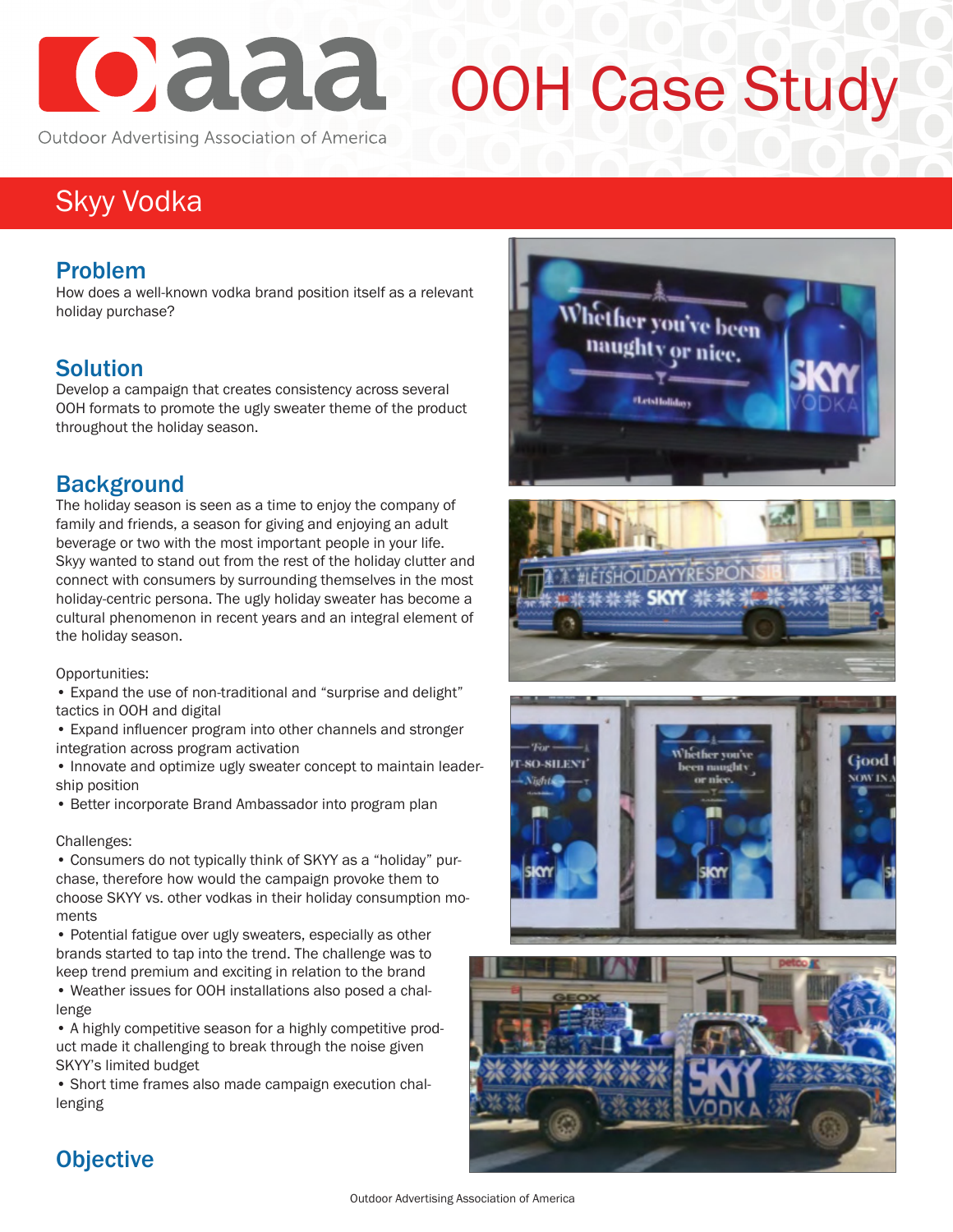The team was given three key objectives for the overall campaign, including increasing SKYY's sales by 1% versus November and December's sales the previous year, gaining 100MM+ impressions with \$5MM investment, and finally, to make SKYY the holiday vodka of choice.

## Strategy

SKYY's main challenge was that consumers did not think of SKYY as a relevant holiday purchase. SKYY wanted to provoke consumers to choose their brand in lieu of other vodkas for their holiday drinking festivities. To do so, the strategy was to involve SKYY in the most fun holiday trend for young adult consumers aged 21 to 35.

To promote SKYY Vodka during the holiday season, the distinctive blue SKYY bottle got a festive makeover by being wrapped in a SKYY blue "ugly" sweater, which was released in limited in select stores around the U.S. The campaign wanted to capture this same spirit by bringing the sweater to life through standard and non-traditional OOH units warmly wrapped in the SKYY holiday sweater. The biggest of the unit was a New York City double decker bus, which carried tourists around the city to see all of the holiday season magic New York had to offer.

This SKYY ugly sweater bus was outfitted with a specific material replicating the look and feel of a chunky, cozy knit. To preserve the cheerful exterior of the SKYY holiday bus from seasonal impediments, the material was coated in weatherproof treatments so that neither snow nor rain would sabotage the ugly holiday sweater. The SKYY sweater bus forged through the New York City streets spreading the SKYY spirit, targeting popular destinations for consumers' most memorable holiday moments.



## Plan Details

Markets: 23 Markets (NYC, NJ, DC, BOS, PHIL, FT. LAUD, ORL, TAM, ATL, SF, LA, DAL, HOU, DET, MILW, CHI, BAL, MPLS, RICH (VA), SA, NO, SD, OKC) Flight Dates: November 2015 - January 2016

OOH Formats Used: Buses/Bus Wraps, Bulletins/Digital Bulletins, Painted Walls, Wallscapes, Storefronts, Posters, Street & Transit Shelters, Barricades, Billboards Target Audience: A21-34; 50/50 M/F; Affluent & Educated

Budget: SKYY wanted to develop the most optimal holiday media plan designed to make the most noise, and felt the best way to do so in each market was to invest heavily in OOH. As shown in the budget breakdown, the Digital/Paid Social component was utilized most in each OOH market.

Traditional OOH: \$3.1MM Net Non-Traditional OOH: \$400K Net Digital/Paid Social: \$724K Net

### **Results**

SKYY's efforts were well received internally and externally. They received positive feedback from key stakeholders and consumers, including praise for the double decker sweater wrap as well as awards considerations. The campaign gained added value of over \$957,000,000 and was recognized by SKYY's sales team as one of their best campaigns to date, as it grew sales by 2.8% in unflavored product and 6% in flavored. Overall, 173MM+ impressions were gained with a budget of only \$4.5MM.